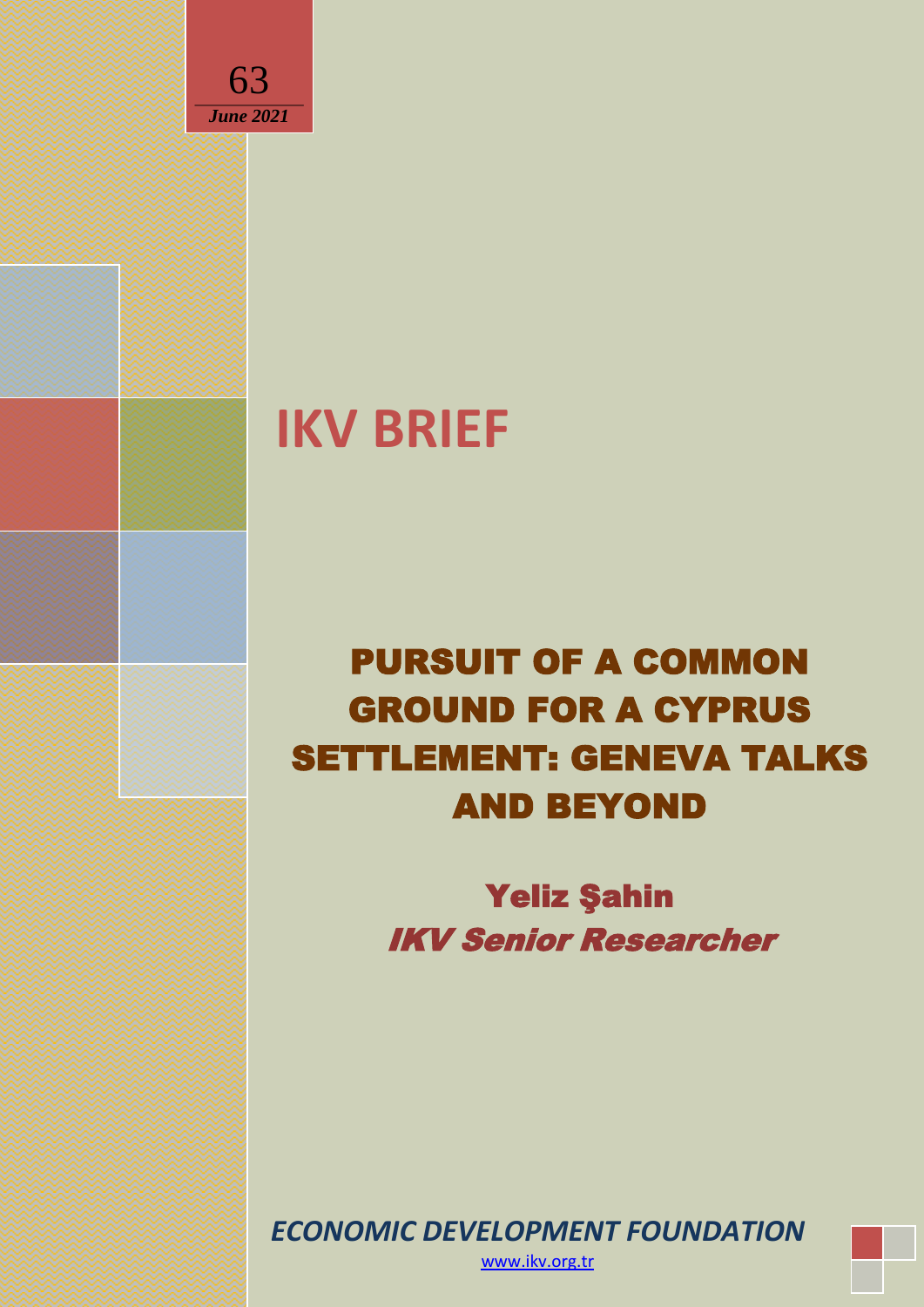#### **Pursuit of a Common Ground for a Cyprus Settlement: Geneva Talks and Beyond**

#### *Yeliz Şahin, IKV Senior Researcher*

The island of Cyprus, which has been frequently referred to as a "diplomatic graveyard" and an island of "missed opportunities", has once again come to the attention of the international community at the end of April. President of the Turkish Republic of Northern Cyprus (TRNC) Ersin Tatar, Greek Cypriot leader Nicos Anastasiades and the foreign ministers of the three guarantor states; Turkey, Greece and the UK came together under the auspices of UN Secretary General António Guterres at the informal 5+UN meeting in Geneva on 27-29 April 2021.

The purpose of the informal meeting, which brought together the two sides in Cyprus and the three guarantor powers around the same table for the first time since the collapse of the latest round of talks aiming to find a lasting comprehensive solution to the decades-long Cyprus issue in Crans Montana in July 2017, was exploring whether common ground exists between the two sides for launching a new process. The meeting was held in an informal setting to allow for a frank and open exchange between the parties. As it can be recalled, the five-party conference in Crans Montana, widely viewed as the last best chance for a settlement according to a bi-zonal and bi-communal federal formula broke down at a crucial point due to the intransigence and maximalist demands of the Greek Cypriot side. Since then, initiatives aimed at the resumption of the Cyprus settlement talks have proved tenuous amid rising tension over hydrocarbon resources in the Eastern Mediterranean.

#### **Understanding the Turkish Cypriot Side's New Vision**

The Turkish Cypriot side went to Geneva with a new vision for a two-state solution based on sovereign equality. Indicating that the federal formula which has been negotiated for over 50 years has been exhausted, the Turkish Cypriot side argues that cooperation between two states on the basis of sovereign equality and equal international status is the only realistic and viable solution to the Cyprus issue. Turkish Cypriot side's two-state vision based on sovereign equality enjoys strong support from Ankara. Meanwhile, arguing for a solution based on a bi-zonal and bi-communal federation, the Greek Cypriot side insists that the talks should continue from the point left off in Crans Montana.

The failure of the latest round of Cyprus settlement talks, which were viewed as the best opportunity for finding a lasting solution to the half-century long Cyprus issue after the Annan Plan, has created frustration and disappointment on part of the Turkish Cypriots. Despite the convergences reached on crucial issues thanks to the constructive and flexible approach displayed by Ankara and the TRNC, the Greek Cypriot side's insistence on "zero troops, zero guarantees" had led to the breakdown of the latest round of settlement talks after ten days of negotiations at the Swiss resort of Crans Montana.

The collapse of the talks in Crans Montana was a stark reminder of the fact that the crux of the Cyprus problem has remained unchanged: The refusal on part of the Greek

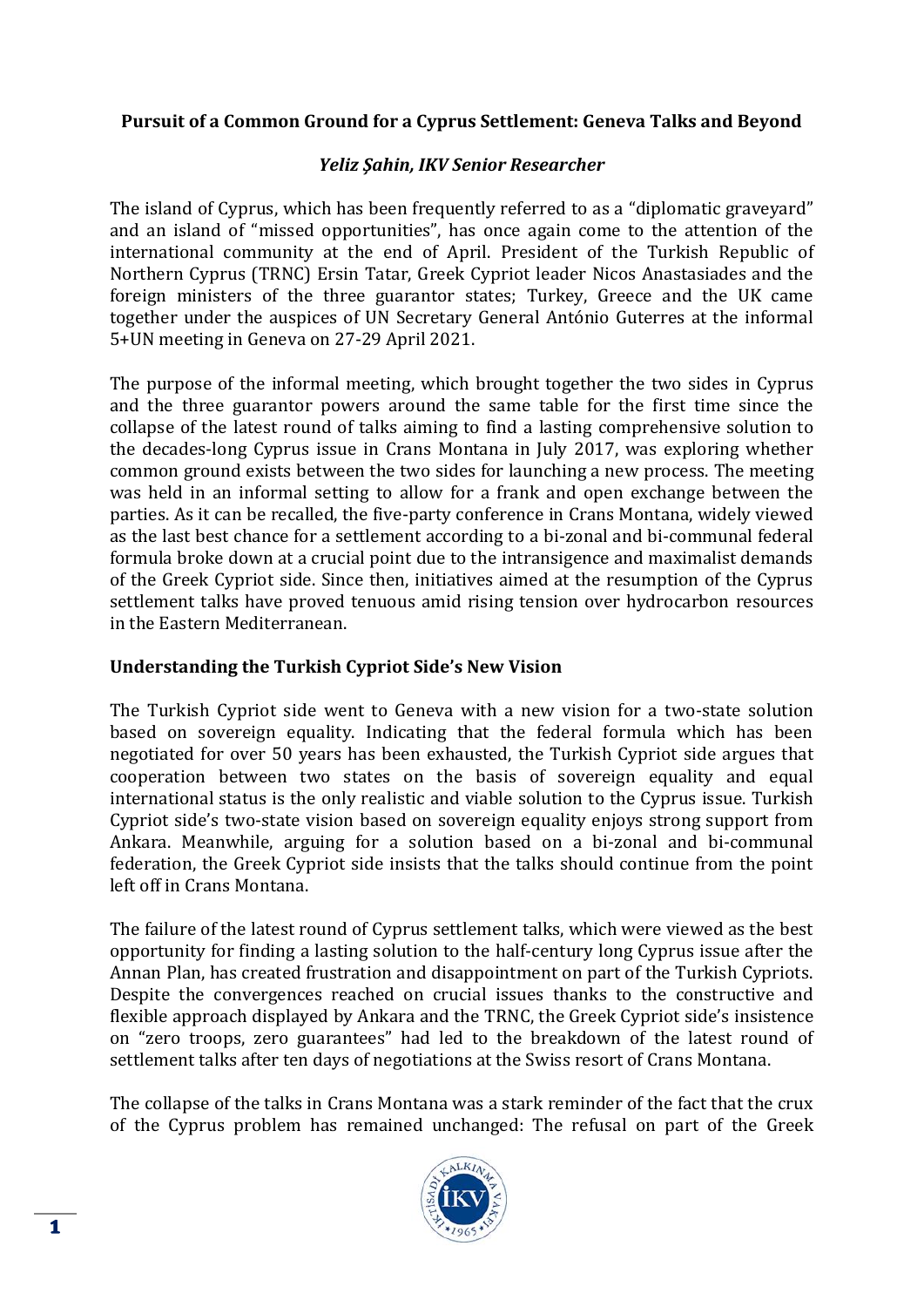Cypriot side to accept the Turkish Cypriots as equal partners and co-owners of the island and to share power and prosperity with them. This realisation, coupled with the deteriorating relations between Turkey and the EU throughout 2019 and 2020 due to rising tension in the Eastern Mediterranean over hydrocarbon exploration rights and the sanctions rhetoric, has led to a paradigm change in Turkish Cypriot side's official stance on the Cyprus issue. This shift was evident in the partial opening of the fenced-off area of Varosha/Maraş, which had previously been regarded as part of a comprehensive settlement, under the administration of the TRNC in October 2020. Moreover, the victory of the National Unity Party candidate and Prime Minister Ersin Tatar known for his support for a two-state solution over independent candidate and incumbent President Mustafa Akıncı in the October 2020 presidential elections, largely perceived as a referendum between the two competing solution models, albeit by a small margin has further confirmed the departure from a federal solution. Besides, Ankara has confirmed its support for a two-state solution at the highest level on numerous occasions. Turkey's National Security Council on 31 March 2021 formally endorsed the two-state model as an essential element in attempts aimed at an equitable, comprehensive and lasting solution in Cyprus.

Reunification under the umbrella of a bi-zonal and bi-communal federation (BBF) with political equality has been framework for a solution since the High Level Agreements of 1977 and 1979. All initiatives in the context of the UN have since then focused on the pursuit of reaching a settlement on the basis of a BBF. Despite the overall agreement on the BBF as the general framework for a solution, the two sides have held diverging accounts as to what BBF would entail in real practical terms. BBF has come to take on different meanings based on the preferred solution models of the two communities on the island. As suggested by Faustmann, the Turkish Cypriot side has interpreted the BBF, as a loose federation, verging on a confederation of two largely sovereign states while the Greek Cypriot side has advocated for a strong central government within a federal state.<sup>1</sup>

It is important to note that a solution on the basis of a BBF has never been the top preference of the either community on the island. A majority of the Turkish Cypriot people would want to see the Cyprus issue resolved on the basis of a two-state model, whereas the preferred solution for a majority of Greek Cypriots would be a unitary state. Given the mutually exclusive nature of the objectives pursued by the two sides, BBF has come to identify a compromise formula tolerable to the two communities on the island.

The constant failure of the negotiations aimed at reunification according to a federal formula with political equality, has made it clear that the Greek Cypriot side, having hijacked the "Republic of Cyprus", has no incentive to share power with the Turkish Cypriots and thus reach a compromise solution. The EU's historic mistake by admitting the Greek Cypriot Administration as a fully-fledged member at the expense of its fundamental values and international law has further reduced Greek Cypriot side's willingness to compromise and left the EU with effectively no leverage over the Greek

<sup>1</sup> Hubert Faustmann, "Can the Cyprus Problem be Solved?", The Cyprus Review, Vol. 5, No:2, Fall 2013, p.117



1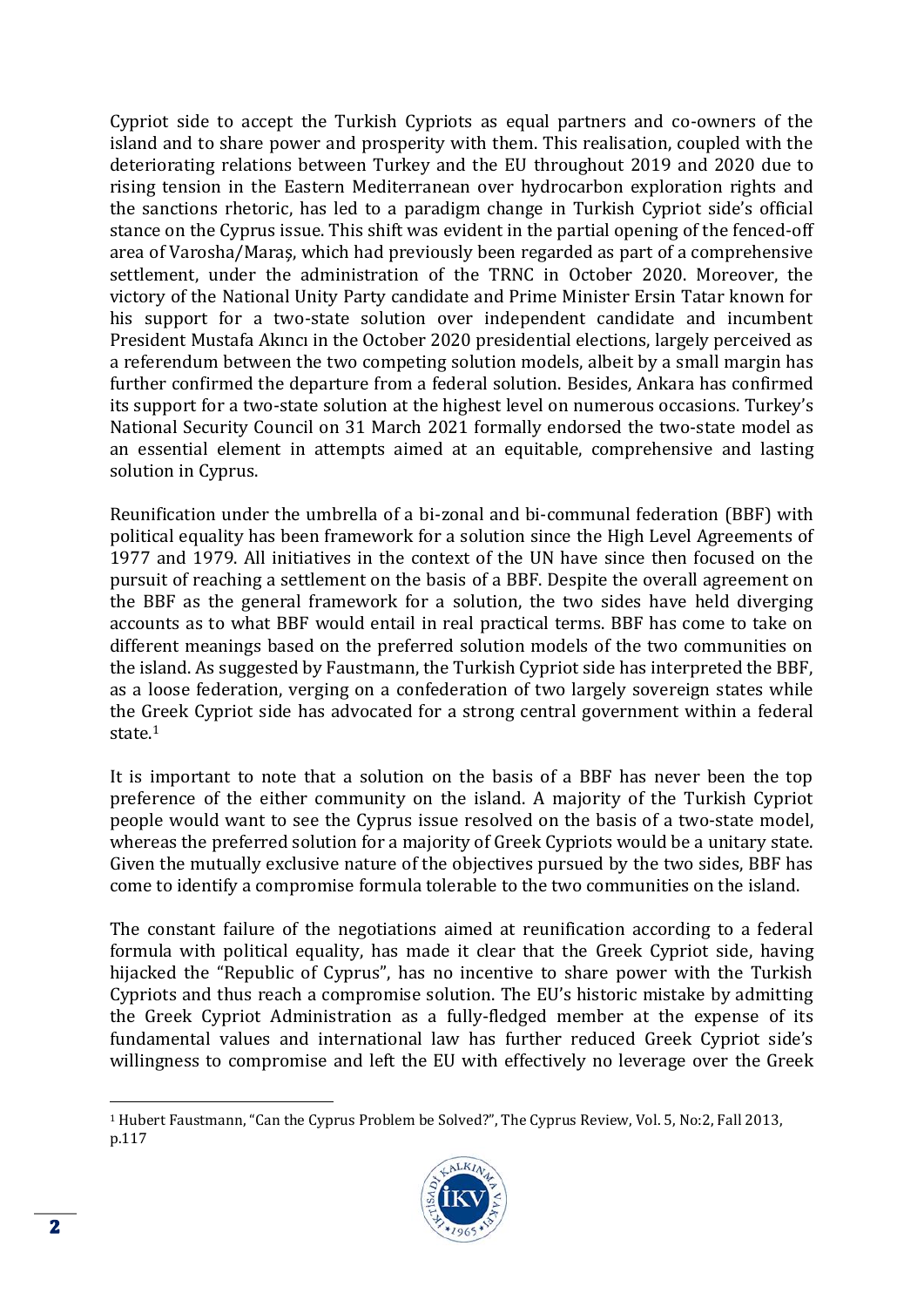Cypriot Administration. Enjoying a monopoly over the island's international status and natural resources, misusing the EU's decision-making procedures when feeling threatened, the Greek Cypriot Administration is not genuinely interested in establishing a new partnership with the Turkish Cypriots under a federal formula.

## **What's New in the Cyprus Equation?**

The endeavour for redefining the parameters and the *modus operandi* of the Cyprus settlement talks will not be easy. The first challenge will be convincing the Greek Cypriot side of the merits of a two-state solution. Then the five permanent members of the UN Security Council, which hold a veto right, will have to give their seal of approval so that the mandate of the UN Good Offices mission could be changed in line with the new parameters. Despite question marks surrounding these, one thing is clear: fresh thinking is required to resolve the Cyprus issue. For, the Greek Cypriot side lacking genuine political will to share power with the Turkish Cypriot side, has for too long used the negotiations for a settlement based on BBF as a cover to perpetuate the *status quo* in its favour.

UN Secretary General Guterres' remarks urging the parties to be creative and indicating that "this time must be different" have been interpreted as encouraging signals.<sup>2,3</sup> UN Secretary General Antonio Guterres, during the press conference on his priorities for the year ahead on 28 January 2021, while recalling that his current mandate made reference to a federal solution, indicated his openness to listen to the respective views of the sides, leaving an open door for the parties to bring up alternative proposals for a solution.<sup>4</sup> Moreover, Guterres voiced his readiness to convey to the Security Council should a common understanding emerge for "enlarging the scope of negotiations". 5

In addition, there is reason to believe that the UK, a guarantor power and one of the five permanent members of the UN Security Council, could be motivated to adopt a more independent and flexible approach towards the Cyprus issue after Brexit. For, as a third country since it formally left EU membership on 31 January 2020, the UK is no longer obliged to align with the common positions and joint declarations under EU's Common Foreign and Security Policy. Prior to the Geneva meeting, the Turkish Cypriot side has voiced expectations that London could act in a more neutral manner to ensure that both Greek and Turkish Cypriots were treated in a balanced way. Moreover, British newspaper Sunday Express reported that according to Whitehall sources the UK was

<sup>4</sup> Antonio Guterres, "Secretary-General's press conference on his Priorities for 2021", U*nited Nations Secretary-General*, 28 January 2021. Retrieved from [https://www.un.org/sg/en/content/sg/press](https://www.un.org/sg/en/content/sg/press-encounter/2021-01-28/secretary-generals-press-conference-his-priorities-for-2021)[encounter/2021-01-28/secretary-generals-press-conference-his-priorities-for-2021](https://www.un.org/sg/en/content/sg/press-encounter/2021-01-28/secretary-generals-press-conference-his-priorities-for-2021) on 4 June 2021. <sup>5</sup> ibid.



<u>.</u>

<sup>2</sup> Emma Farge, "U.N. chief urges "be creative" as Cyprus talks open", *Reuters,* 27 April 2021. Retrieved from <https://www.reuters.com/world/europe/un-chief-urges-be-creative-cyprus-talks-open-2021-04-27/> on 3 June 2021.

<sup>3</sup> "Cyprus talks may resume in UN-led informal meeting", *Daily Sabah*, 20 January 2021. Retrieved from <https://www.dailysabah.com/politics/diplomacy/cyprus-talks-may-resume-in-un-led-informal-meeting> on 4 June 2021.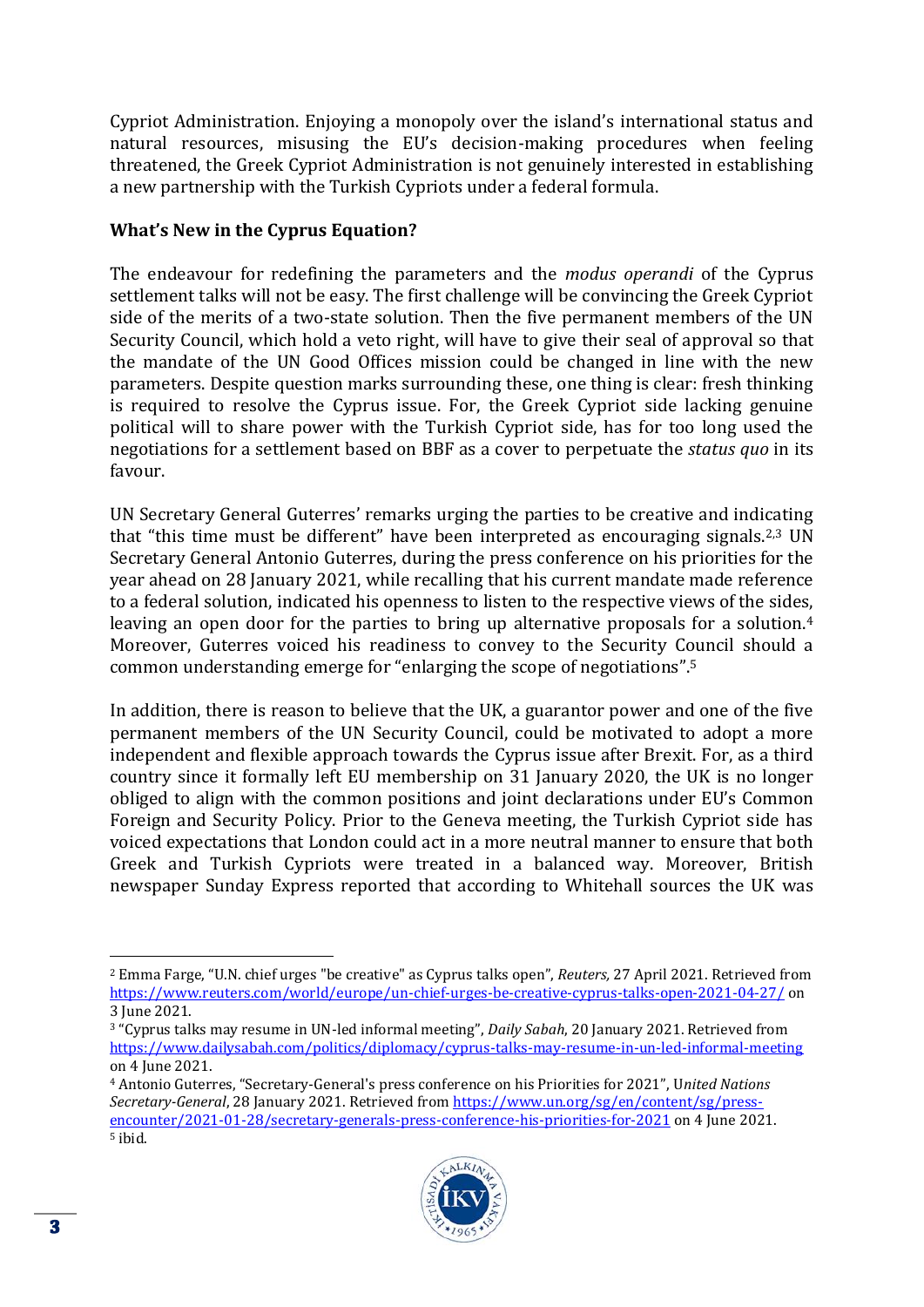considering recognising the TRNC as an independent state.<sup>6</sup> In addition, a staunch supporter of the two-state formula, former British Secretary of State Jack Straw has urged London to start direct flights to the TRNC.<sup>7</sup>

### **TRNC'S Six-Point Roadmap for a Cyprus Settlement**

The informal meeting in Geneva meeting presented an important opportunity for the Turkish Cypriot side to explain its new vision based on sovereign equality to the stakeholders of the Cyprus issue. On the second day of the Geneva meeting, TRNC President Tatar put forward a six-point roadmap for translating the Turkish Cypriot side's sovereign equality vision into action. As a first step under the roadmap, the UN Secretary General will be tasked with taking an initiative for the Security Council to adopt a resolution securing the equal international status and sovereign equality of the two sides. It is argued that such a resolution will form the basis for the establishment of a cooperative relationship between the two states. As a second step, once their equal international status and sovereign equality is ensured, the two states are to start negotiations on their future relationship as well as on property, security, border adjustments and EU matters. The negotiations would be supported by the guarantor states and when deemed appropriate by the EU, as an observer. It is stated that the two states would mutually recognise each other and the guarantor states are to support that. As a last step, it is envisaged that any settlement reached during the negotiations would be submitted for approval in separate simultaneous referenda in the two states.<sup>8</sup>

Given the diametrically opposed official positions of the two sides, expectations for a breakthrough during the three-day informal Geneva meeting were low on both sides. On the third and last day of the talks, UN Secretary General Guterres announced that not enough common ground was found between the two sides to allow for the launch of formal negotiations and stated that the parties agreed to reconvene again to make a fresh attempt.<sup>9</sup> Although no firm date has yet been set, as suggested by the UN Secretary General a second 5+UN meeting could take place in two to three months' time.

The seventh UN Secretary General steering the efforts to resolve the intractable Cyprus issue, Guterres is expected to engage in shuttle diplomacy both with the two sides and the three guarantor powers and try to find ways to bridge the diametrically opposed positions of the parties. At this point, none of the parties want to assume the political responsibility for walking away from the negotiation table, therefore the 5+UN process

<sup>9</sup> António Guterres, "Opening remarks at press conference following the informal 5+1 meeting on Cyprus", *UN,* 29 April 2021. Retrieved from [https://www.un.org/sg/en/content/sg/speeches/2021-04-](https://www.un.org/sg/en/content/sg/speeches/2021-04-29/opening-press-remarks-following-informal-51-meeting-cyprus) [29/opening-press-remarks-following-informal-51-meeting-cyprus](https://www.un.org/sg/en/content/sg/speeches/2021-04-29/opening-press-remarks-following-informal-51-meeting-cyprus) on 2 June 2021.



1

<sup>6</sup> David Maddox, "Britain urged to use Brexit freedoms to recognise North Cyprus as a sovereign country", *Sunday Express*, 24 April 2021. Retrieved from

<https://www.express.co.uk/news/politics/1427534/North-cyprus-officially-recognised-brexit-britain> on 31 May 2021

<sup>7</sup> "Ex-UK foreign secretary proposes 'two-state solution' to Cyprus issue", TRT World, 27 March 2021. Retrieved from [https://www.trtworld.com/turkey/ex-uk-foreign-secretary-proposes-two-state-solution](https://www.trtworld.com/turkey/ex-uk-foreign-secretary-proposes-two-state-solution-to-cyprus-issue-45366)[to-cyprus-issue-45366](https://www.trtworld.com/turkey/ex-uk-foreign-secretary-proposes-two-state-solution-to-cyprus-issue-45366) on 2 June 2021.

<sup>8</sup> "Turkish Cypriot Proposal for a Sustainable Settlement [İşte 6 maddelik öneriler]", *BRTK,* 28 April 2021. Retrieved from<https://brtk.net/iste-6-maddelik-oneriler/> on 3 June 2021.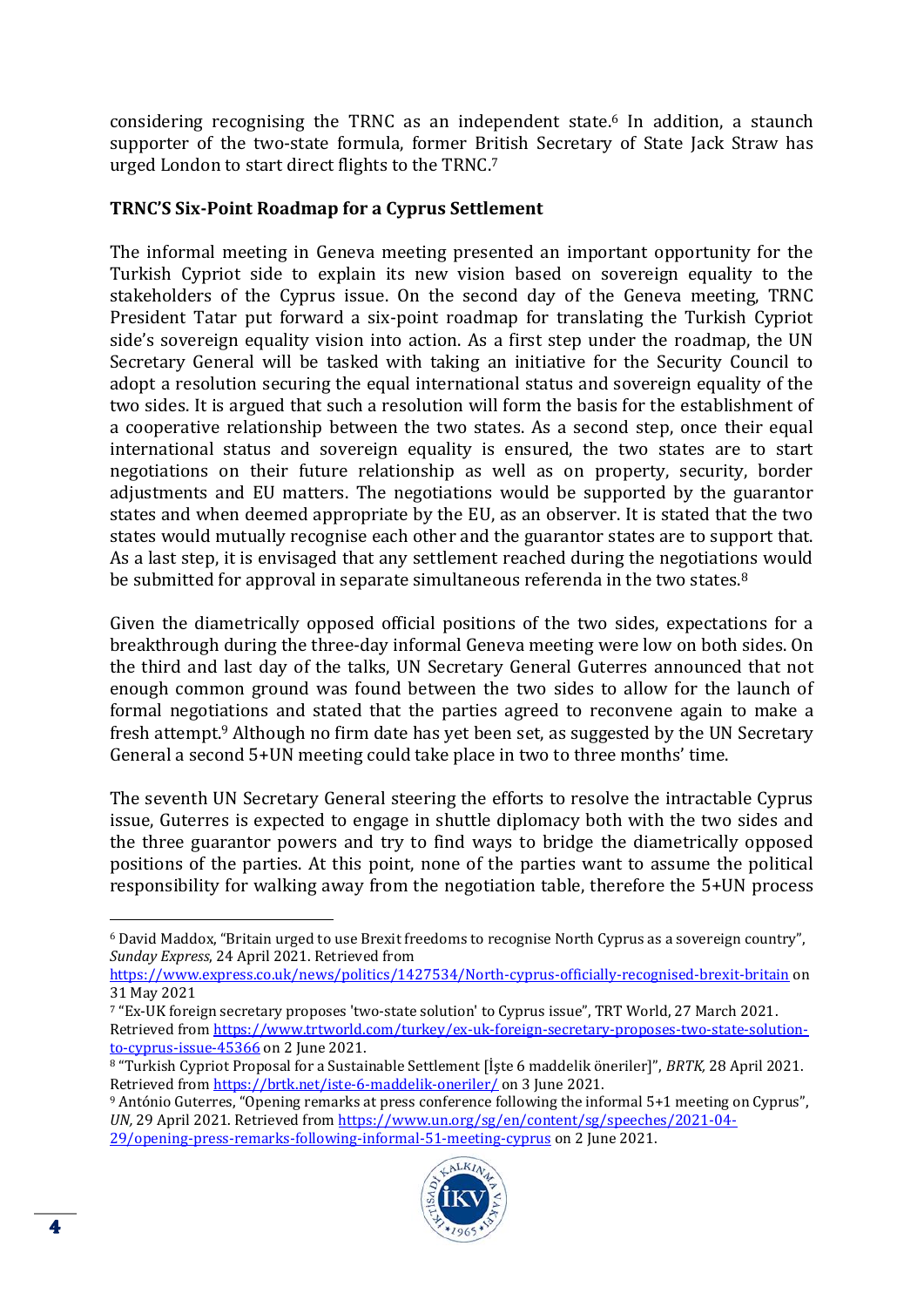is likely to linger on with no realistic chance of a breakthrough under the present circumstances. The announcement that the parties would reconvene in a few months' time is seen as an effort aimed at keeping up appearances in the hope for a more favourable political climate.

Despite the outcome, the Geneva meeting proved pivotal for the Turkish Cypriot side's new vision to be put on record by the UN Secretary General. Evaluating the Geneva meeting in a joint press conference with Turkish Foreign Minister Mevlüt Çavuşoğlu, TRNC President Tatar stressed that there was no point in starting formal negotiations before TRNC's equal international status was confirmed. For his part, Foreign Minister Çavuşoğlu criticised the Greek Cypriot side for failing to bring new proposals to the table and expressed Ankara's determination to support the Turkish Cypriot side's new vision for a two-state solution based on sovereign equality.<sup>10</sup>

# **The Cyprus Conundrum in Turkey-EU Relations**

Absent in the informal Geneva meeting was the EU. The EU had requested to join the 5+UN informal meeting in its capacity as an observer to the previous editions of the fiveparty Conference on Cyprus. However, the UN did not extend an official invitation to the EU after the Turkish Cypriot side voiced rightful concerns over its impartiality due to Greece and the Greek Cypriot Administration being EU members.

As put by former Swedish Prime Minister Carl Bildt ahead of the 5+UN informal meeting, "The tragedy was when in 2004 the Greek Cypriots voted down the Annan Plan. The Turkish Cypriots supported it."<sup>11</sup> The EU's asymmetric use of conditionality under intense pressure from Athens has resulted in a divided island with the Greek Cypriot Administration as its sole representative – as argued by the EU- accede to the EU. In a move still regretted as a huge historic mistake by numerous esteemed EU policy-makers, by admitting the Greek Cypriot side as a member despite its rejection of the Annan Plan, the EU has imported a territorial dispute into its ranks. Once in the EU, the Greek Cypriot side has wasted no time to upload its policy preferences regarding the Cyprus issue onto the EU level. Not only has it blocked the attempts to end the isolation of the Turkish Cypriots, but it has also emerged as a key veto player in Turkey's EU accession process. Today, the opening of a total number of 14 chapters and the provisional closing of all chapters in Turkey's EU accession negotiations remains suspended as a result of the strategic mistake the EU had committed by admitting the Greek Cypriot Administration as a member prior to a solution to the Cyprus issue.

<https://twitter.com/carlbildt/status/1386954207362682880?lang=en> on 2 June 2021.



1

<sup>10</sup> Behlül Çetinkaya, Nazlı Yüzbaşıoğlu, "Dışişleri Bakanı Çavuşoğlu: KKTC'nin iki devletli çözüm vizyonuna destek olmaya devam edeceğiz", *Anadolu Agency*, 29 April 2021. Retrieved from [https://www.aa.com.tr/tr/dunya/disisleri-bakani-cavusoglu-kktcnin-iki-devletli-cozum-vizyonuna](https://www.aa.com.tr/tr/dunya/disisleri-bakani-cavusoglu-kktcnin-iki-devletli-cozum-vizyonuna-destek-olmaya-devam-edecegiz/2224608)[destek-olmaya-devam-edecegiz/2224608](https://www.aa.com.tr/tr/dunya/disisleri-bakani-cavusoglu-kktcnin-iki-devletli-cozum-vizyonuna-destek-olmaya-devam-edecegiz/2224608) on 2 June 2021.

<sup>11</sup> @carlbildt (Carl Bildt), "The tragedy was when in 2004 the Greek Cypriots voted down the Annan Plan. The Turkish Cypriots supported it. Much would have been much better for Flag of Cyprus and the entire Mediterranean today if that hadn't happened. And 2017 in Crans Montana was another missed opportunity.", *Twitter*, 27 April 2021. Retrieved from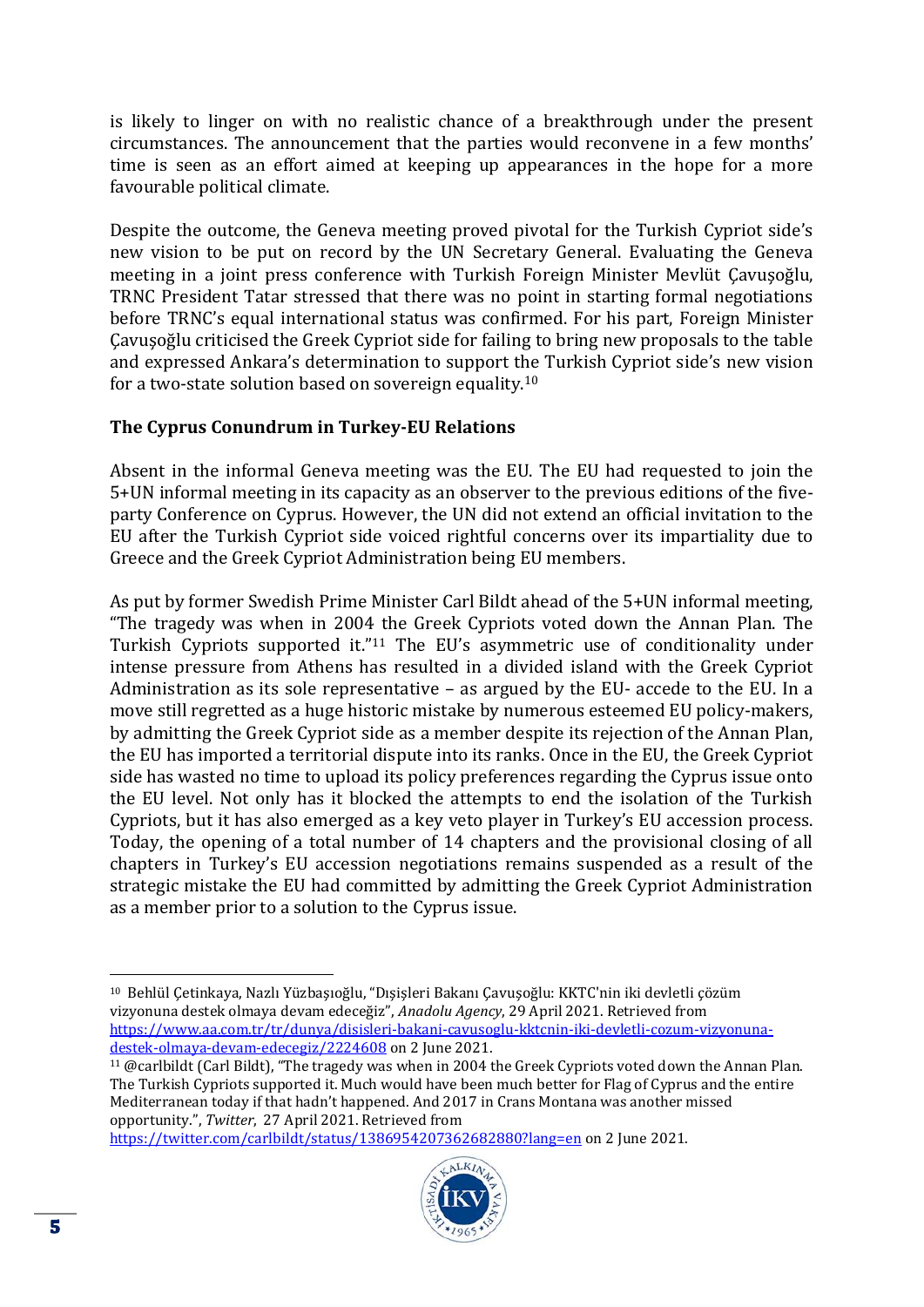The dire effects of this mistake are being felt on wide-ranging areas which go well beyond Turkey's accession negotiations and essentially hurt the EU's collective interests by undermining the potential of Turkey-EU cooperation in vital domains such as energy and security. Turkey's potential participation in the projects under the Permanent Structured Cooperation (PESCO), which is considered vital to the EU's quest for strategic autonomy, has become the latest casualty to the unilateral membership of the Greek Cypriot Administration. The recent discoveries of considerable hydrocarbon deposits in the Eastern Mediterranean have further complicated the situation. Initially seen as a blessing, the associated wealth of which could help bring the two sides closer, East Med hydrocarbons have entered the Cyprus equation as a destabilising factor due to the Greek Cypriot Administration side's unilateral steps. Disregarding the legitimate rights of the Turkish Cypriots and acting as the sole owner of the island's natural resources, the Greek Cypriot side has turned down proposals foreseeing the establishment of a bicommunal committee for joint exploitation of offshore hydrocarbons and has entered into agreements with littoral states aimed at excluding Turkey and the Turkish Cypriots from the energy equation in the Eastern Mediterranean. Viewing the steps Turkey took to defend its own interests within international law and those of the Turkish Cypriots in pejorative terms and backing Greek Cypriot narratives under "Union solidarity" the EU imposed a series of sanctions on Turkey since July 2019.

Progress in the Cyprus dossier holds paramount importance for the "positive agenda" the European Council proposed to overcome the tension characterising the relations in the last two years and put Turkey-EU relations on a more cooperative track. Sustainable de-escalation in the Eastern Mediterranean is stated as the most important parameter which will be decisive in operationalising the steps envisaged under the positive agenda; namely launching the talks aimed at the modernisation of the Customs Union, initiating additional high-level dialogues with Turkey on public health, climate, counter-terrorism and regional issues and enhancing people-to-people contacts and mobility – as an indirect reference to visa liberalisation.<sup>12</sup> The European Council convening on 24-25 June 2021 is set to revert to the issue and decide on additional steps in the aforementioned areas.

References to the "progressive, proportional and reversible" character of the positive agenda and the emphasis on EU's readiness to resort to all the instruments (i.e. both carrots and sticks) in its disposal as outlined in the joint report presented to the Council by the High Representative and the Commission in March 2021 creates the impression that Turkish foreign policy in the Eastern Mediterranean will be under constant review by the EU. It is likely that certain EU Member States could try to exert indirect pressure on the Turkish Cypriot side through Turkey. The risk that Turkey could come under increasing pressure to review its support for a two-state solution based on sovereign equality was also pronounced by Foreign Minister Çavuşoğlu at the joint press conference after the Geneva talks.<sup>13</sup> Greek Cypriot leader Anastasiades, in an interview with Euronews a month before the June European Council, where EU leaders are set to

<sup>13</sup> Behlül Çetinkaya, Nazlı Yüzbaşıoğlu, ibid.



<u>.</u>

<sup>12</sup> European Council, "Statement of the Members of the European Council", SN 18/21, Brussels, 25 March 2021. Retrieved from [https://www.consilium.europa.eu/media/48976/250321-vtc-euco-statement](https://www.consilium.europa.eu/media/48976/250321-vtc-euco-statement-en.pdf)[en.pdf](https://www.consilium.europa.eu/media/48976/250321-vtc-euco-statement-en.pdf) on 2 June 2021.